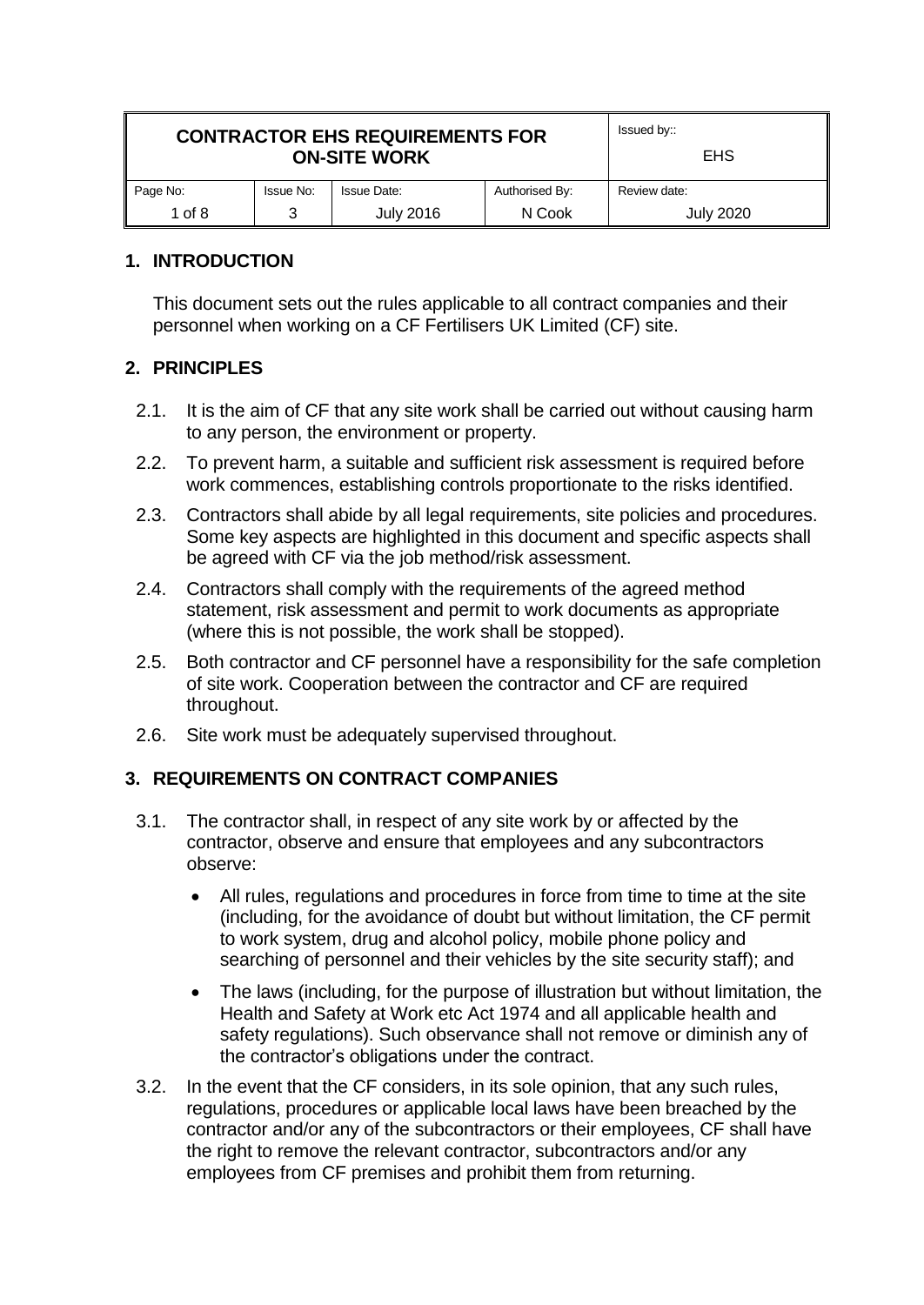- 3.3. The contractor shall have completed CF's pre-contract evaluation process without any major deficiency prior to award of contract. In exceptional circumstances, written authorisation from CF may be given to proceed prior to completion of satisfactory evaluation.
- 3.4. The contractor is responsible for nominating:
	- Their senior manager accountable for meeting all contractual and statutory obligations for the health and safety of his own and any sub-contractor's employees and other persons affected by the contract work.
	- The person(s) responsible to supervision of site work and the intended presence (i.e. work pattern) of that supervisor during the period of site work.
	- The contractor's source of competent health and safety assistance. This assistance may be provided either by a visiting or resident safety advisor. The decision to make the safety advisor site resident for the duration of the work shall be agreed with CF and commensurate with the level of risk and/or the number of contractor and sub-contractor employees on site.
- 3.5. The contractor is responsible for establishing and maintaining their management system for environment, health and safety matters and demonstrating this to CF. This shall take the form of ISO 9001, 14001, BSOHSAS 18001 or equivalent.
- 3.6. The contractor shall agree with CF whether CDM requirements apply to the work and, if so, the responsibilities for and the mechanisms by which those requirements will be met (e.g. health and safety plans, notifications and supervision). This is likely to apply to all demolition and extended project work.
- 3.7. On request from CF, contractors shall submit to CF their Environment, Health and Safety plan for the task, service or project.
- 3.8. Where the contractor is based on site or involved in extended duration work, regular site health and safety meetings shall be established. The form and frequency of these shall be agreed with CF. For site-based contractors, this typically requires attendance at the Site Contractors EHS Meeting.
- 3.9. The contractor is responsible for the medical fitness of all contractor employees (including sub-contract employees) working on site.
- 3.10. The contractor is responsible for the competence of all contractor employees (including sub-contract employees) working on site, including all necessary information, communications and training on Health and Safety matters. Confirmation of competence shall be provided to CF on request.
- 3.11. The contractor is expected to cooperate with site EHS initiatives, including CF's behavioural safety programme Think Safe Be Safe and delivering both CF and the contractor's own toolbox talks.
- 3.12. Contractors shall agree with CF any requirements for office, mess or changing facilities required for the duration of the work. Where the contractor provides their own buildings, the contractor is responsible for carrying out and implementing the findings of a fire risk assessment.
- 3.13. The contractor shall not sub-contract any part of the contracted works unless agreed with CF. In the event that any part of the work is sub-contracted, the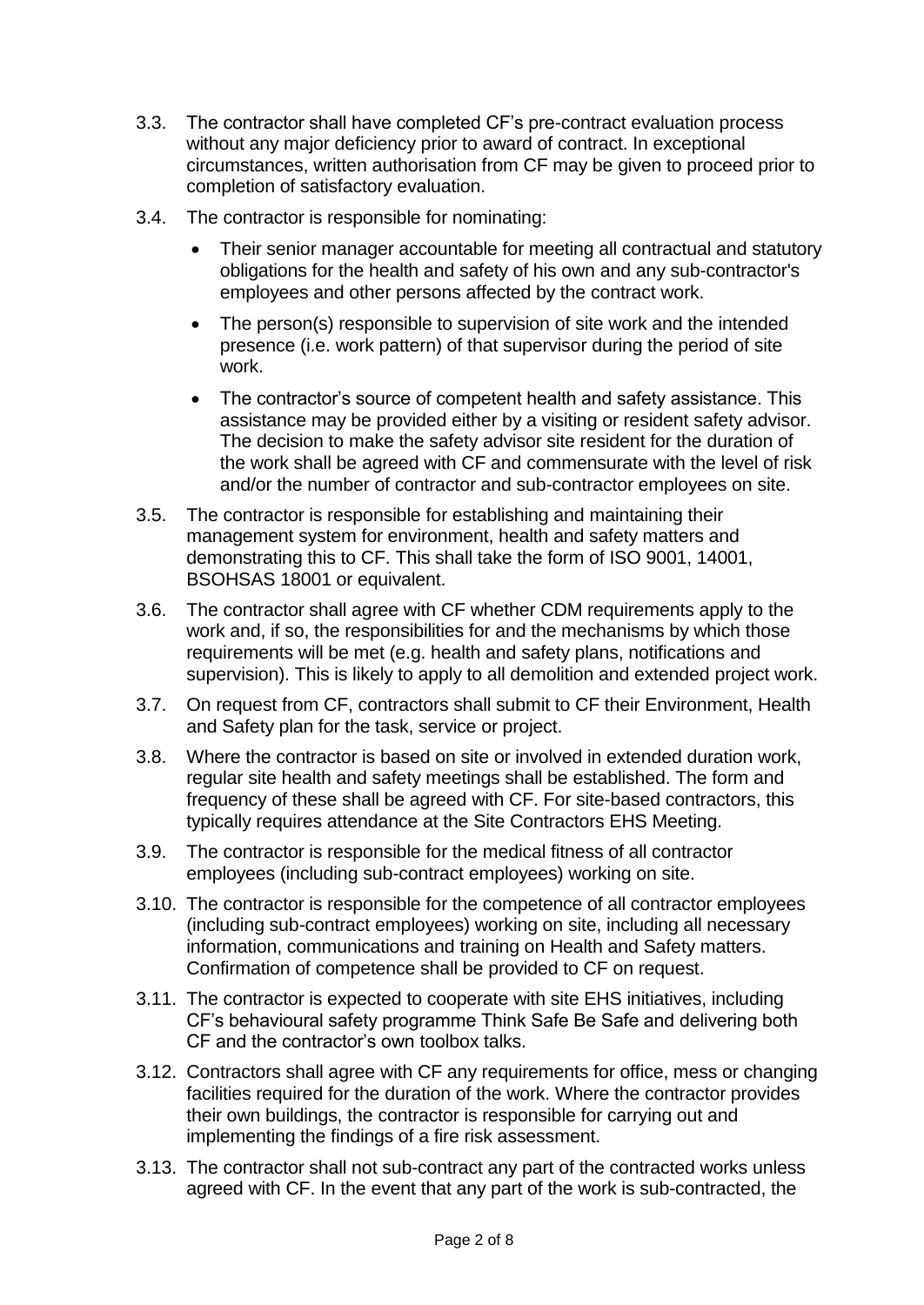contractor is responsible for managing and supervising the sub-contractor(s) to the same standards required of the contractor (as per this document).

- 3.14. The contractor is responsible for monitoring and supervision of their employees while working on site. This responsibility remains with the contractor at all times, notwithstanding any supervision or checks that CF or its representatives may undertake.
- 3.15. The contractor shall report any on-site incident or accident immediately to CF personnel.
- 3.16. The responsibility for reporting any injury to contract personnel to Health and Safety Executive under RIDDOR lies with the contractor (i.e. the employer), however the contractor shall inform CF of the intention to report under RIDDOR and shall provide a copy of any RIDDOR report submitted.
- 3.17. The contractor is responsible for investigating any incident or accident involving their personnel in order to determine the root causes and appropriate corrective and preventive actions. Where the incident or accident involves both CF and contractor personnel, the investigation team and process shall be agreed between the contractor and CF. The contractor shall provide a copy of their report and confirmation of completion of any actions to CF.
- 3.18. The contractor is responsible for ensuring compliance with the working time directive for their employees.
- 3.19. The contractor shall supply their total hours worked and a summary of all incidents and accidents (including any lost time or restricted work) on site in each calendar month to the CF EHS Manager no later than the 3<sup>rd</sup> working day of the month following.
- 3.20. The contractor is responsible for providing CF with EHS performance reports and improvement plans as requested by CF.
- 3.21. CF retain the right to conduct monitoring and auditing of any on-site work, and may require changes to, suspend or prohibit further work as deemed necessary.
- 3.22. The contractor shall cooperate with CF monitoring of health and safety performance of contractors.
- 3.23. The contractor shall retain relevant health, safety and welfare records relevant to site work for a period of five years from completion thereof.

## **4. SITE WORK REQUIREMENTS**

4.1. Contractors are required to comply with legal requirements and relevant site procedures. This document provides a summary and key points for site work, however where relevant, the CF contract manager will provide copies of the relevant procedures. Contractors are responsible for communicating these procedures to their employees and any sub-contractors and sub-contract employees.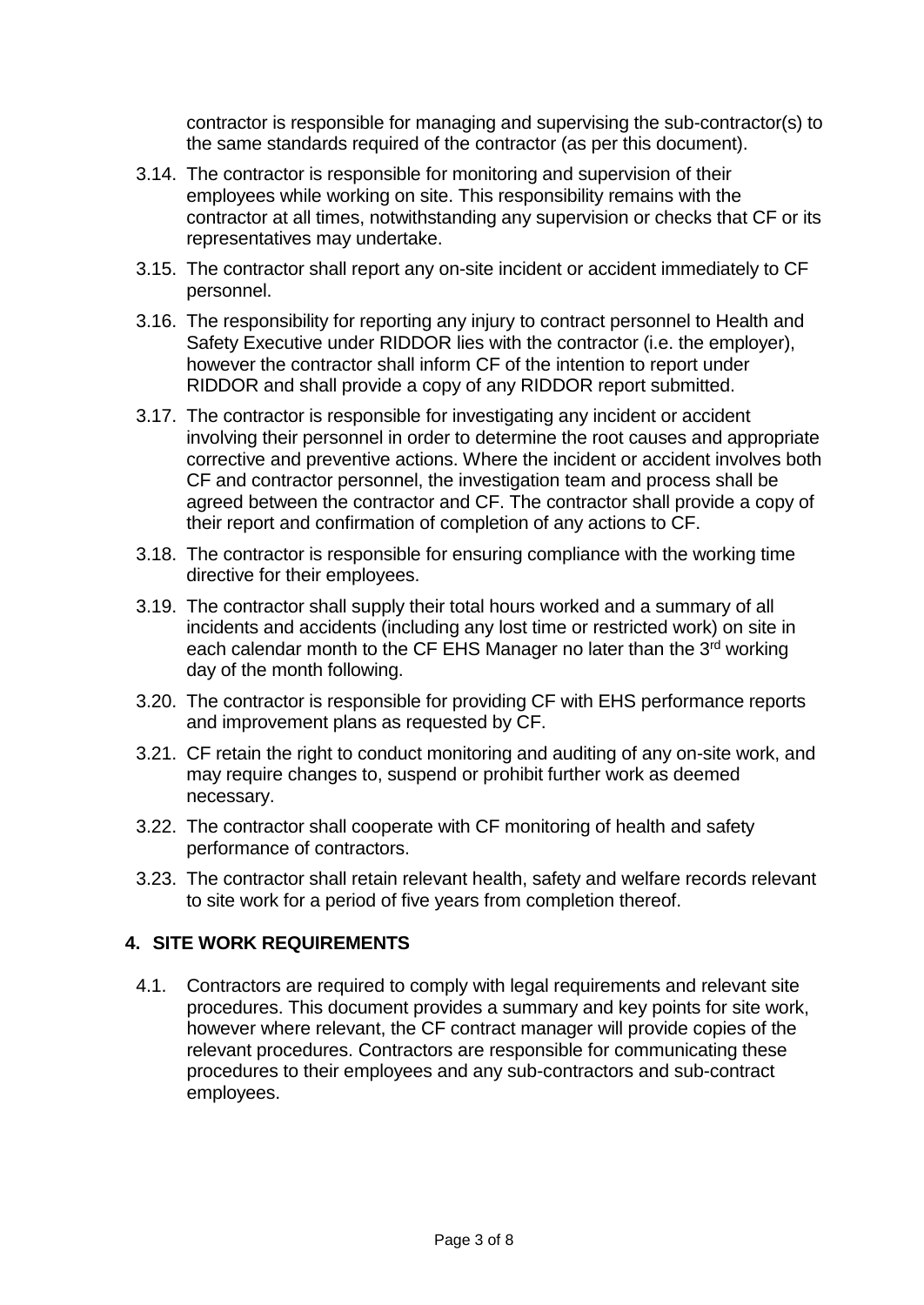- 4.2. Prior to any work on site, the contractor shall submit their job method and risk assessment to the CF contract manager. In particular:
	- Unless agreed with the CF contract manager in advance, the risk assessment shall be submitted on CF's risk assessment template (available via the CF UK website).
	- The job method and risk assessment must be based on a site visit to the task location, and the date of this visit shall be recorded on the risk assessment.
	- The risk assessment must be specific to the task(s) to be undertaken on site – 'generic' risk assessments for the type of task will not be accepted.
	- Work on site may not commence until the job method and risk assessment are reviewed and accepted by CF personnel.
- 4.3. The Permit to Work system is an essential element of the safe system of work on site. In particular:
	- Unless agreed with CF in advance, contractors shall nominate their site supervisor(s) for CF Permit Acceptor training which shall be completed prior to the work commencing. This is expected to take approximately 2 hours in addition to site induction.
	- The approved Permit Acceptor is responsible for accepting the permit to work on behalf of his team, briefing his team and ensuring that the requirements of the permit to work, risk assessment and method statement are adhered to throughout.
	- The approved Permit Acceptor(s) are responsible for accepting the permit(s) to work for the contractor's work each work day and handing the permit to work back to CF personnel at the end of each work day.
	- The Permit Acceptor(s) are responsible for communicating all requirements contained in the Job Method, Risk Assessment and Permit to Work package. This is confirmed by completion of the relevant Awareness sheet for those undertaking the work.
	- Prior to work commencing on each day or shift, the Permit Acceptor and team carrying out the work shall undertake a final risk assessment by completion of a Pre-job Hazard Checklist (or equivalent). This is intended to provide a final pause before work starts in order to make sure that the work can be safely undertaken.
	- During site work, the Permit Acceptor is responsible for the safe completion of work, site tidiness and the conduct of the team carrying out the work.
- 4.4. All personnel working on site shall:
	- Cooperate with site access control requirements for personnel and vehicles, including any specific requirements established for the event or project where the work is taking place.
	- Undergo site induction and any additional induction agreed with the CF site contact (Site induction takes approximately 1-2 hours).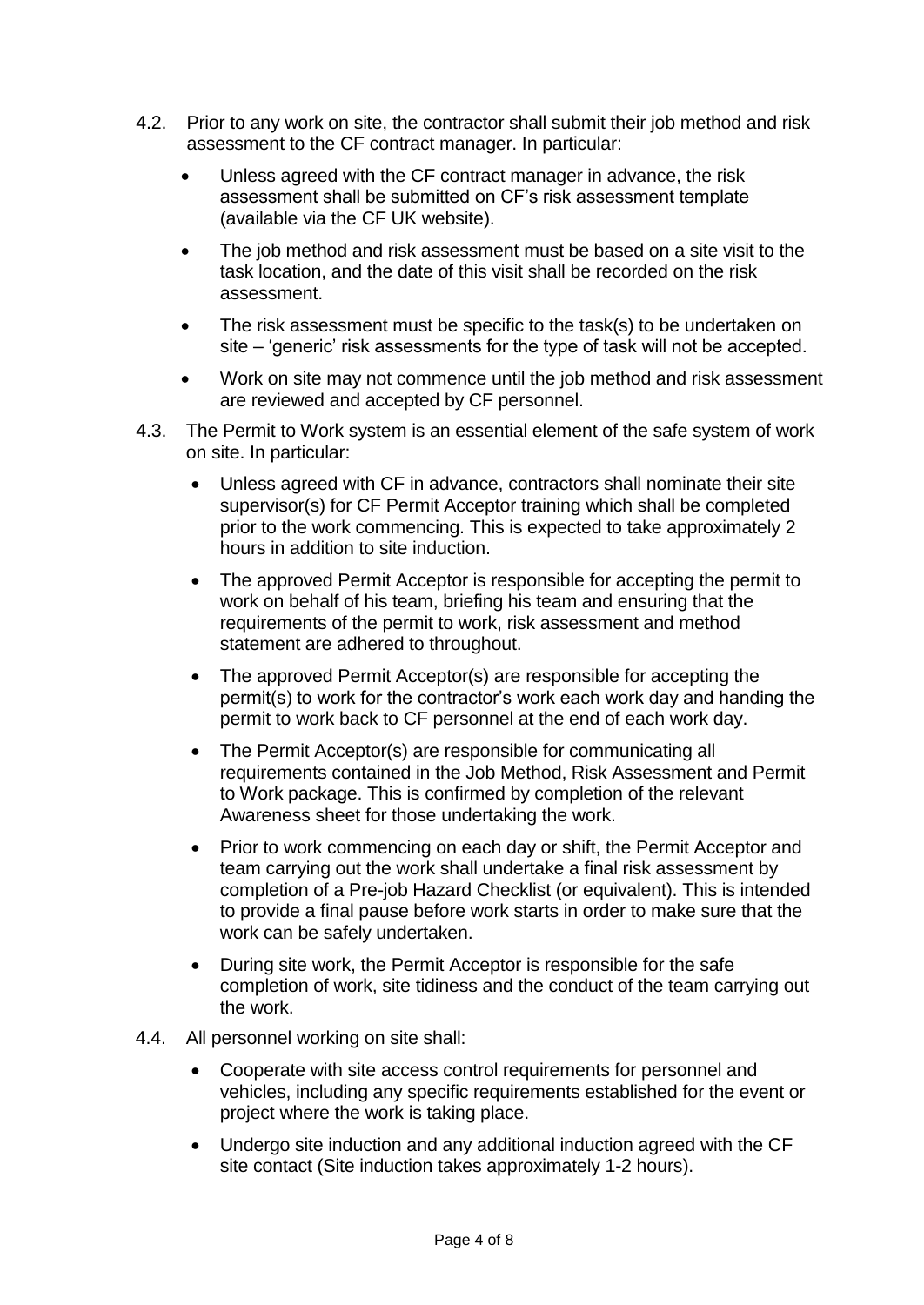- Be aware of emergency alert and evacuation requirements in their work area, in particular, the relevant alarms and location of the nearest Fire Assembly Point and Toxic Gas Refuge.
- Report any accident or incident immediately to CF personnel
- Use safe means of access and egress to the workplace.
- Work to the approved risk assessment, method statement and/or permit to work
- Maintain a high standard of housekeeping at all times. All floors and walkways must be kept clear of materials in order that a secure footing can be maintained and to ensure that build-up of flammable, or other hazardous materials, materials does not occur.
- Prevent releases of hazardous materials to atmosphere, drain or ground.
- 4.5. Smoking is not permitted on site except in designated outdoor smoking shelters.
- 4.6. Materials, tools and equipment required by the site work shall be specified in the job method and/or risk assessment.
- 4.7. Unless agreed in writing with CF, contractors are responsible for providing all materials, tools, plant and equipment (including PPE) required by their personnel while working on site.
- 4.8. The contractor must ensure that all equipment brought to site is in good condition, is maintained in good condition, complies with the requirements of the Provision and Use of Work Equipment Regulations and any other specific legislation and is used and/or erected safely. Contract personnel shall be competent to use the tools and equipment they require for the work.
- 4.9. Vehicles (including vans, forklift trucks, diggers, MEWPS, etc.) shall be operated by competent personnel according to the approved risk assessment. Operation of vehicles on site roads shall abide by the Highway Code including being maintained to road standards and abiding by site speed limits.
- 4.10. All electrical equipment, including hired and/or battery-operated equipment, shall be approved by CF personnel, subject to supplied certification and/or checks.
	- Only Class I and Class II equipment is permitted on site, and must be further protected by Fusing or MCB.
	- The authorised operating voltage for transportable equipment is up to 110V 50Hz between conductors with a potential to earth of 55V. The use of higher voltage equipment must be authorised in advance by the site Electrical Engineer.
	- The use of generators powered by petrol is prohibited.
- 4.11. The use of cutting tools is restricted as follows:
	- The use of knives and other handheld cutting tools is restricted and shall be clearly documented within the approved risk assessment. Knives shall not be used if an alternative tool is available which would do the job more safely.
	- Knives used for electrical work shall have non-conducting handles.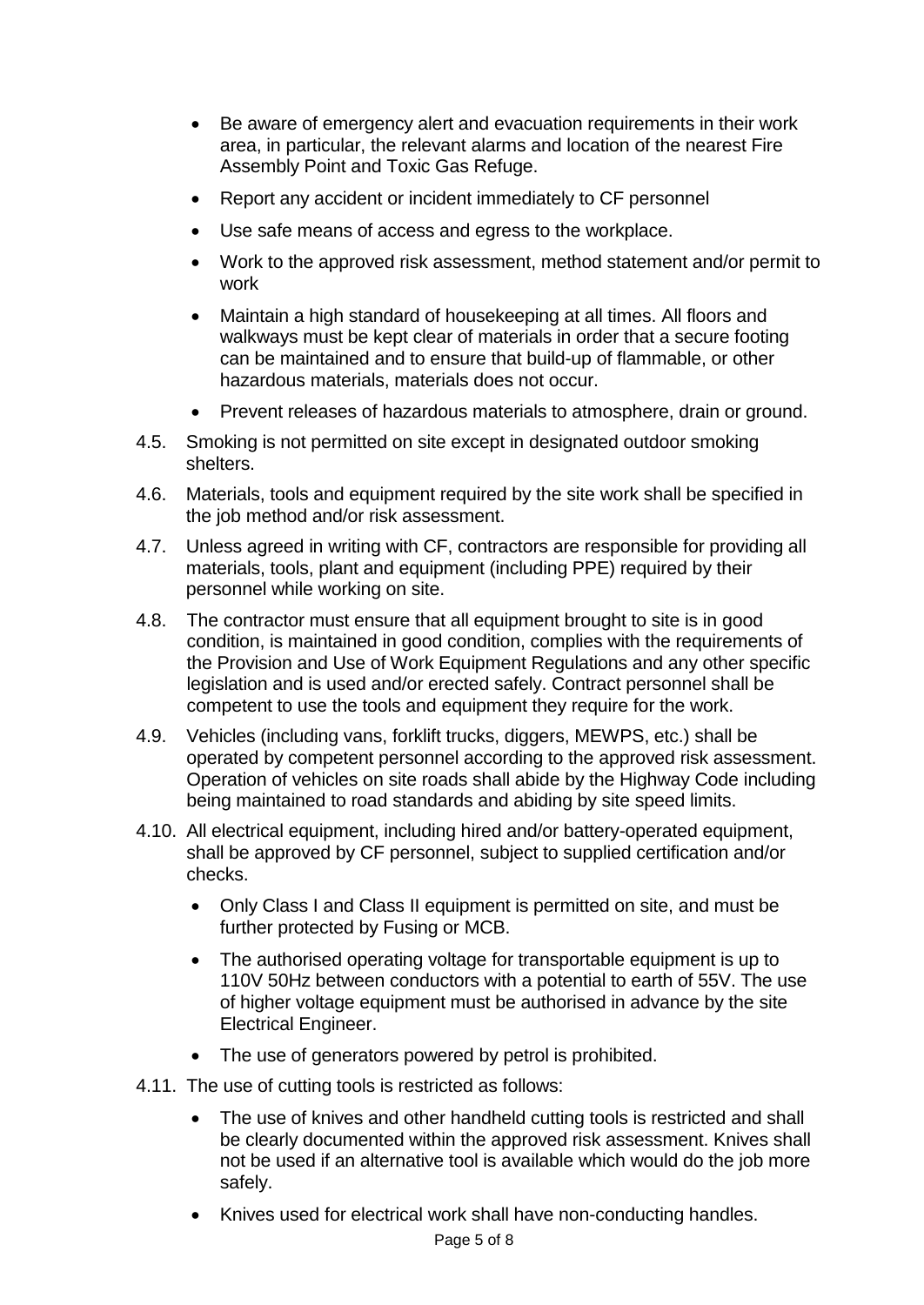- Cutting discs or abrasive wheels shall only be used by competent operators. The use of large (9" diameter) portable handheld grinders is not permitted unless specifically authorised by CF personnel.
- 4.12. The use of tools equipment giving rise to hand-arm or whole body vibration shall be covered by the risk assessment, and adequate controls shall be specific by the contractor to prevent harm to users.
- 4.13. The contractor shall notify CF in advance of the requirement to bring on to site and/or use hazardous substances including, but not limited to, chemically or radiologically hazardous substances. The use of such substances must be adequately considered in the contractors risk assessment (e.g. via COSHH assessment).
- 4.14. Painted coatings, particularly on older equipment or structures, may contain lead. Before carrying out work which disturbs such coatings, the contractor shall consult CF's appointed competent painting contractor and implement any necessary measures to prevent exposure.
- 4.15. The minimum PPE requirements on site are:
	- Safety helmet non-vented and without gutter to BSEN 397
	- Safety Spectacles BSEN 166:2002 Impact resistant light eye protection or over spectacles to BSEN 13034
	- Overalls Chemical Splash Resistant Overalls / Coveralls to BS EN 13034 are standard for plant work. Any alternative standard more appropriate to the task shall be agreed with CF via the risk assessment.
	- Safety footwear to BS EN 345 S2
- 4.16. Additional PPE requirements for the work area (e.g. hearing protection) or the work itself (e.g. gloves, face-shield, RPE) shall be specified in the risk assessment and/or permit to work.
- 4.17. If work on site requires the use of tight face-fitting respiratory protective equipment (RPE), individuals involved shall be face-fitted for the relevant RPE and clean-shaven.
- 4.18. The management and disposal of any waste materials generated by the work shall be agreed with CF prior to work commencing.
- 4.19. Asbestos-containing materials are known to be present on CF sites. All contract personnel shall have received a minimum of Asbestos Awareness training prior to work on site (unless agreed by CF as not applicable).
- 4.20. If work on site involves entry to a confined space:
	- All personnel required to enter shall have received Confined Space Awareness training.
	- All contractor work, equipment and materials used in a confined space must be specifically listed and considered in the risk assessment.
	- Compressed air or hydraulically powered tools are preferred in confined spaces.
	- The use of electrical tools and equipment (including lighting) in confined spaces is subject to site approval (due to working in a conductive location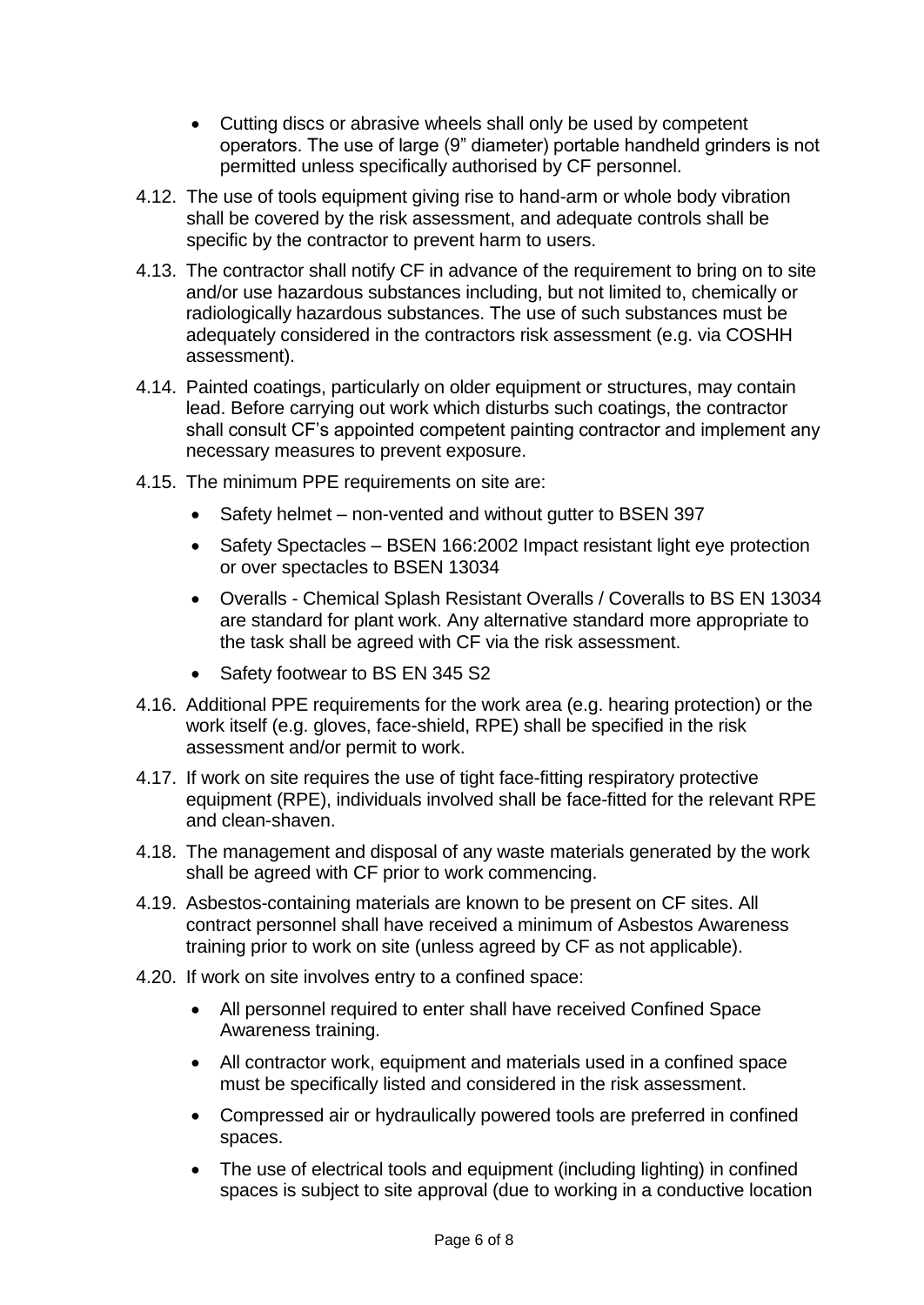with restricted movement). Where essential, electrical equipment shall be of low voltage and supplied from electrically separated transformer.

- 4.21. Site work involving excavation must be subject to site plan review and ground scanning prior to work commencing. Where the excavation is to be entered by personnel, the excavation must be adequately shored and approved by a competent person. Such entry is likely to be subject to confined space entry controls as above.
- 4.22. Hot work is subject to specific controls under the site permit to work system, and the task details, including proposed measures to prevent and mitigate any fire, shall be provided in the job method and risk assessment. Specifically, this applies when:
	- The task involves taking in or using a potential source of ignition in a designated flammable hazardous area (this applies chiefly to the Ammonia plant but also in defined areas in other parts of the site).
	- The task involves the use of naked flames or the generation of sparks in a plant area.

Suitable screens or mats must be used to limit or prevent the spread of byproducts of hot working. The contractor shall have suitable and sufficient fire extinguishers or fire blankets which will be readily usable at the point of work.

Any equipment used for hot work (e.g. welding) shall be isolated safely stored at the end of each work period. This includes tools, hoses, electrical equipment and any gas cylinders.

On completion of hot work, a thorough inspection of the workplace shall be carried out to ensure that there is no smouldering or residual heat in any combustible materials.

- 4.23. Work at Height must be adequately controlled as follows:
	- All personnel shall work within the confines of the safety barriers provided on any access equipment, including fixed platforms, scaffolds or any mobile platform.
	- Work at height shall be carried out from fixed platforms wherever possible (e.g. permanent platform or scaffold).
	- Scaffolding shall only be erected, altered or removed by CF approved scaffolding contractors. Scaffolds shall not be used for access or work unless a Scafftag is displayed which shows both that it has been inspected within the last 7 days and that it is appropriately rated for the loads involved in the task.
	- The use of mobile elevated working platforms shall be approved via the job method and risk assessment. In plant areas, in order to prevent contact with CF plant or equipment, a banksman shall be present at any time when the platform is being moved (whether laterally or vertically).
	- Working from ladders (including step-ladders) is not permitted unless specifically authorised by CF personnel.
	- Personnel may not access roofs (including buildings, structures or tanks) unless specifically authorised in line with site procedures.